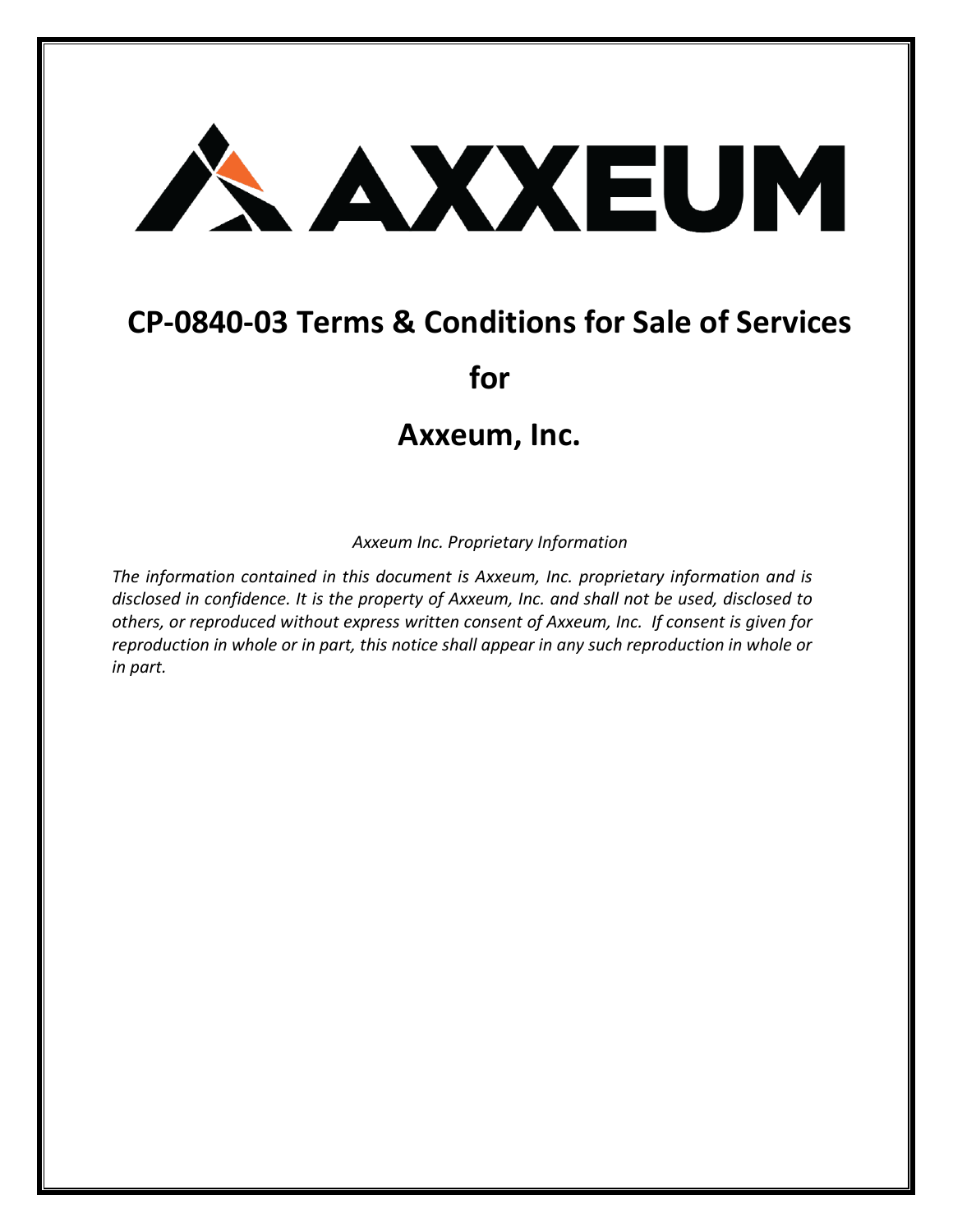| Terms & Conditions for Sale of Services |                                                                 |                  |                       |  |
|-----------------------------------------|-----------------------------------------------------------------|------------------|-----------------------|--|
|                                         | <b>Standard:</b>   Corporate Policy                             |                  | Effective: $9/2/2021$ |  |
| Status:                                 | Approved                                                        | <b>Revision:</b> |                       |  |
| Approved by:                            | Management                                                      | Pages:           | $1$ of 6              |  |
|                                         | File:   CP-0840-03 Terms & Conditions for Sale of Services RevO | Proprietary      |                       |  |

These Standard Terms and Conditions of Sale for Services ("Terms and Conditions"), together with the services ("**Services**") pricing, and other conditions set forth in the Axxeum, Inc. ("Axxeum") Proposal, Quote, or Purchase Order / Contract (collectively "**Proposal**") will comprise the entire agreement ("**Agreement**") between the parties for Services on Customer's aircraft or parts thereof (collectively "**Equipment**"). "Customer" refers to the entity listed on Axxeum's Proposal.

| <b>CLAUSE NO.</b> | TITLE / INFO.                                                                                                                                                                                                                                                                                                                                                                                                                                                                                                                                                                                                                                                                                                                                                                                                                                                                                                                                                                                                                                                                                                                                                                                                                                                                                                                                                                                                                                                                                                                                                                                                                                                                                                                                                                                                                      |
|-------------------|------------------------------------------------------------------------------------------------------------------------------------------------------------------------------------------------------------------------------------------------------------------------------------------------------------------------------------------------------------------------------------------------------------------------------------------------------------------------------------------------------------------------------------------------------------------------------------------------------------------------------------------------------------------------------------------------------------------------------------------------------------------------------------------------------------------------------------------------------------------------------------------------------------------------------------------------------------------------------------------------------------------------------------------------------------------------------------------------------------------------------------------------------------------------------------------------------------------------------------------------------------------------------------------------------------------------------------------------------------------------------------------------------------------------------------------------------------------------------------------------------------------------------------------------------------------------------------------------------------------------------------------------------------------------------------------------------------------------------------------------------------------------------------------------------------------------------------|
| G                 | General<br>Axxeum will perform the Services on Customer's Equipment in accordance with the specifications listed in the<br>Purchase Order. When the Equipment is returned to Customer ("Redelivery"), Axxeum will provide Customer<br>with copies of all work records required by the applicable aviation authority ("Approved Aviation Authority").                                                                                                                                                                                                                                                                                                                                                                                                                                                                                                                                                                                                                                                                                                                                                                                                                                                                                                                                                                                                                                                                                                                                                                                                                                                                                                                                                                                                                                                                               |
| 1.                | <b>Terms and Conditions</b><br>The Terms and Conditions shall apply to all Services set forth in a Purchase Order. Each Purchase Order will be<br>deemed to be accepted by the Customer upon the first of the following occurrences: upon the Axxeum's first<br>performance thereunder, or upon written acceptance thereof by the Customer. Axxeum hereby notifies<br>Customer of Axxeum's objection to any additional and/or different terms set forth in any writing from<br>Customer, unless and to the extent Axxeum has expressly agreed to any such additional and/or different terms<br>in the applicable Purchase Order. Each Proposal accepted hereunder shall be a separate and individual contract<br>under this Agreement. These Terms and Conditions shall apply to each such Purchase Order.                                                                                                                                                                                                                                                                                                                                                                                                                                                                                                                                                                                                                                                                                                                                                                                                                                                                                                                                                                                                                         |
| 2.                | <b>Customer's Maintenance Representative</b><br>Customer may utilize the services of a third party ("Maintenance Representative") to manage the maintenance<br>of its Equipment. By signing the Purchase Order Customer or the Maintenance Representative certifies to<br>Axxeum that the Maintenance Representative has the authorization and power to bind Customer or the<br>Owner/Operator of the Equipment regarding all decisions related to the Equipment, including but not limited<br>to, the authority to: approve the Services (including the quality), approve additional work scope and related<br>expenses and bind Customer for the payment of said items.                                                                                                                                                                                                                                                                                                                                                                                                                                                                                                                                                                                                                                                                                                                                                                                                                                                                                                                                                                                                                                                                                                                                                          |
| 3.                | <b>Export/Import Governmental Regulations</b><br>Customer will be the importer/exporter of record of the Equipment unless Axxeum otherwise agrees in writing.<br>As importer/exporter of record, Customer will be responsible for obtaining all necessary import/export<br>licenses, permits and other required authorizations including filing (if applicable) any Importer Security Filing<br>(ISF) requirements for ocean imports to the United States with its respective service provider. All expenses<br>related to the ISF filing are at Customer's expense. All Redelivered items (including technical data) shall at all<br>times be subject to U.S. Export Regulations, International Traffic in Arms Regulations of the U.S., and applicable<br>U.S. Customs Regulations. Customer will not dispose of USA-origin items furnished by Axxeum (including<br>technical data) other than in and to the country of ultimate destination specified in the Purchase Order,<br>government license(s), and authorization(s), except as law and regulation permit. For purposes of this Section,<br>the US Customs & Border Protection (CBP) requires an Importer Security Filing (ISF) be filed for all shipments<br>traveling to the US via ocean carrier. If applicable, Customer must provide all ISF filing data elements to Axxeum<br>at least 72 hours prior to cargo loading on the vessel at the foreign port of exit. Failure to do so may result in a<br>NO LOAD and/or fines up to \$5,000 per occurrence. CBP may also withhold release of cargo where an ISF was<br>not filed. If the ISF information is not supplied in the timeframe requested, all expenses incurred as a result will<br>be at the suppliers/customer's expense including but not limited to any fines, delays, storage, or demurrage<br>costs. |
| 4.                | <b>Taxes</b><br>Other than income taxes Axxeum owes on monies earned, Customer agrees to pay all taxes, duties, fees, tariffs,<br>charges, or assessments of any nature that are assessed or levied in connection with the Services.                                                                                                                                                                                                                                                                                                                                                                                                                                                                                                                                                                                                                                                                                                                                                                                                                                                                                                                                                                                                                                                                                                                                                                                                                                                                                                                                                                                                                                                                                                                                                                                               |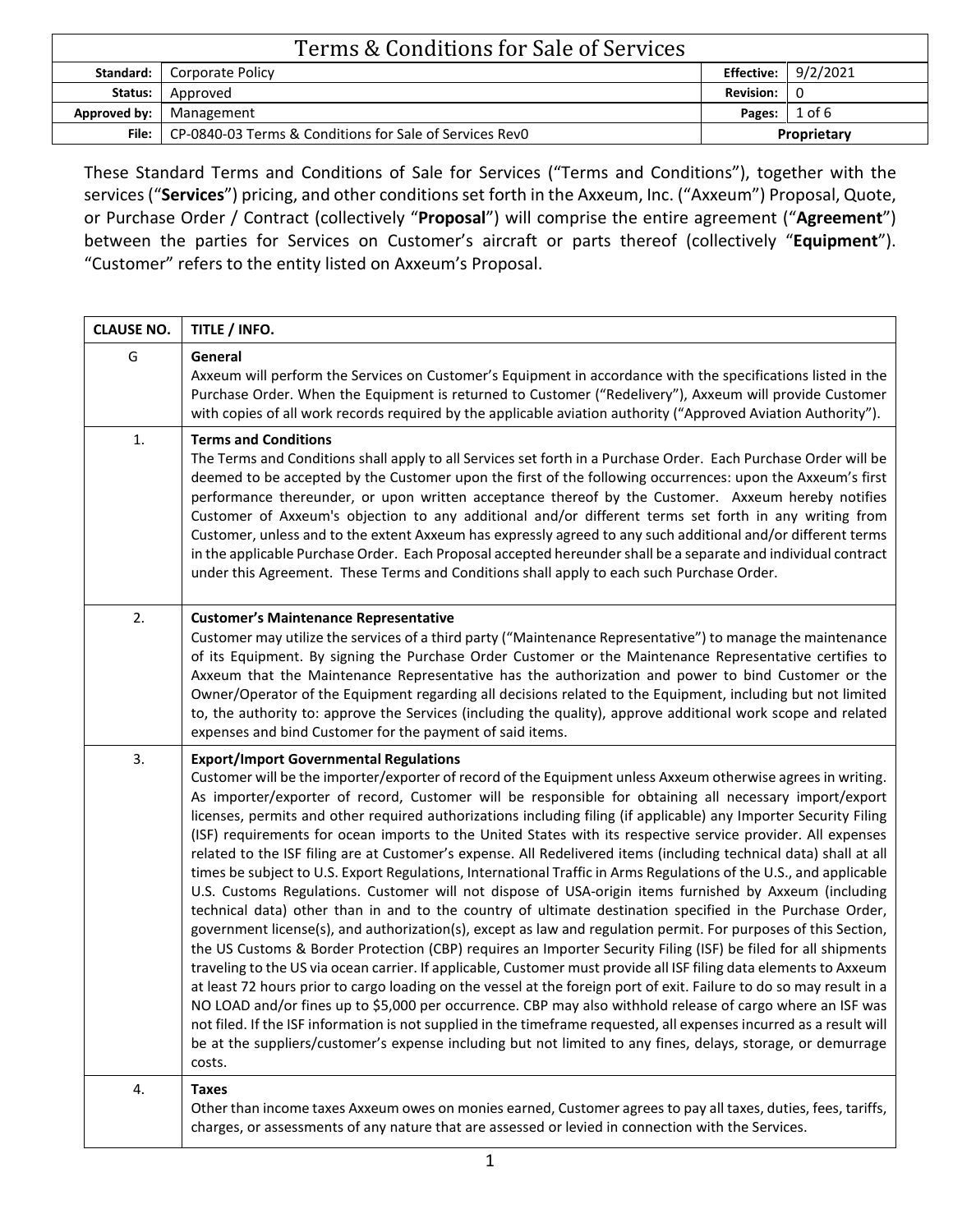| Terms & Conditions for Sale of Services |                                                                                                                                                                                                                                                                                                                                                                                                                                                                                                                                                                                                                                                                                                                                                                                                                                                                                                                                                                                                                                                                                                                                                                                                                                                                                                                                                                                                                                                                                                                                                                                                                                                                                                                  |                   |          |  |
|-----------------------------------------|------------------------------------------------------------------------------------------------------------------------------------------------------------------------------------------------------------------------------------------------------------------------------------------------------------------------------------------------------------------------------------------------------------------------------------------------------------------------------------------------------------------------------------------------------------------------------------------------------------------------------------------------------------------------------------------------------------------------------------------------------------------------------------------------------------------------------------------------------------------------------------------------------------------------------------------------------------------------------------------------------------------------------------------------------------------------------------------------------------------------------------------------------------------------------------------------------------------------------------------------------------------------------------------------------------------------------------------------------------------------------------------------------------------------------------------------------------------------------------------------------------------------------------------------------------------------------------------------------------------------------------------------------------------------------------------------------------------|-------------------|----------|--|
| Standard:                               | Corporate Policy                                                                                                                                                                                                                                                                                                                                                                                                                                                                                                                                                                                                                                                                                                                                                                                                                                                                                                                                                                                                                                                                                                                                                                                                                                                                                                                                                                                                                                                                                                                                                                                                                                                                                                 | <b>Effective:</b> | 9/2/2021 |  |
| Status:                                 | Approved                                                                                                                                                                                                                                                                                                                                                                                                                                                                                                                                                                                                                                                                                                                                                                                                                                                                                                                                                                                                                                                                                                                                                                                                                                                                                                                                                                                                                                                                                                                                                                                                                                                                                                         | <b>Revision:</b>  | 0        |  |
| <b>Approved by:</b>                     | Management                                                                                                                                                                                                                                                                                                                                                                                                                                                                                                                                                                                                                                                                                                                                                                                                                                                                                                                                                                                                                                                                                                                                                                                                                                                                                                                                                                                                                                                                                                                                                                                                                                                                                                       | Pages:            | $2$ of 6 |  |
| File:                                   | CP-0840-03 Terms & Conditions for Sale of Services Rev0                                                                                                                                                                                                                                                                                                                                                                                                                                                                                                                                                                                                                                                                                                                                                                                                                                                                                                                                                                                                                                                                                                                                                                                                                                                                                                                                                                                                                                                                                                                                                                                                                                                          | Proprietary       |          |  |
| 5.                                      | <b>Prices/Payment</b><br>Any Service that is not priced in the Purchase Order shall be invoiced at Axxeum's then current rates. Unless<br>otherwise stated in the Purchase Order, all invoices are due prior to Redelivery and shall be paid by wire transfer<br>as stated on Axxeum's invoice, immediately available for use and without set-off. If Customer's account<br>becomes delinquent, Customer will grant Axxeum commercially acceptable assurances of payment. In addition,<br>Customer shall pay all reasonable storage, preservation, attorney fees, expenses and costs incurred by Axxeum<br>in attempting recovery of any sum owed to it by Customer. The additional fees will begin to accrue if Customer<br>has failed to pay any amounts owed within ten (10) days following notice to Customer of the delinquency in<br>payment. Axxeum shall have a lien on all Equipment in its possession for all sums owed or owing to Axxeum. If<br>said sums have not been paid by Customer within ninety (90) days of the date on which the sum was due,<br>Axxeum shall have the right to file for foreclosure of the lien on the Equipment and to sell said Equipment to<br>satisfy the sum due in addition to any other rights it may have at law or under this Agreement. Any amount<br>realized from any such sale in excess of the sums owed shall be credited toward future Services. If a lien may<br>not be placed on the Equipment, Axxeum shall retain possession of the Equipment until such sums are paid.<br>Customer shall indemnify and hold harmless Axxeum as to any claims, suits, and all associated costs in the event<br>a third party claims an interest in the Equipment sold. |                   |          |  |
| 6.                                      | <b>Excusable Delay</b><br>Customer will excuse Axxeum from, and Axxeum will not be liable for, any delay in Axxeum's performance due<br>to causes beyond Axxeum's reasonable control, including but not limited to: (1) war, warlike operations, armed<br>aggression, insurrection, riots; (2) fires, floods, explosions, earthquakes, inclement weather; (3) any acts of a<br>Government, governmental priorities, allocation regulations or orders; (4) acts of God or of the public enemy;<br>(5) failure of or delays in transportation; (6) epidemics, pandemics, quarantine restrictions; (7) inability to<br>procure materials or parts including unavailability of Original Equipment Manufacturer ("OEM") parts; (8) labor<br>troubles causing cessation, slowdown, work stoppage or interruption of work; and (9) work stoppages or<br>resulting from any of the events stated herein; or (10) delays of any type that are caused by Customer. In the<br>event of such delay, Axxeum may invoice Customer for all completed Services as well as any equitable<br>adjustments that may be reasonable under the circumstances. If Customer causes a delay, Axxeum may stop<br>Services on Customer Equipment, which may result in a greater than day-for-day-delay in the completion of<br>Services and the Equipment may be placed in storage in accordance with Article 16 Receipt of Equipment, Risk<br>of Loss, and Disposition of Property.                                                                                                                                                                                                                                                         |                   |          |  |
| 7.                                      | <b>Work Stoppage</b><br>If Customer causes any delay, postponement or stoppage (collectively, "Work Stoppage") of Services, Customer<br>will be liable to Axxeum for any costs associated with the Work Stoppage including but not limited to storage,<br>handling, reasonable storage fees, inspections, and preservation costs. Customer agrees that such Work<br>Stoppage charges will be invoiced monthly, and invoices are due and payable when received by Customer.<br>Customer further understands that the Services will not be resumed until such invoices are paid in full. Upon<br>lifting of the Work Stoppage, Axxeum will assess the impact to the Redelivery Schedule and provide Customer<br>with a new Redelivery date.                                                                                                                                                                                                                                                                                                                                                                                                                                                                                                                                                                                                                                                                                                                                                                                                                                                                                                                                                                        |                   |          |  |
| 8.                                      | Warranty<br>Axxeum warrants that for a period of one year after the date of Redelivery or 500 flight hours, whichever<br>occurs first, the Services will be free from defects in workmanship. If the Services performed do not meet this<br>warranty, Axxeum will promptly, at Axxeum's option, either (a) re-perform the defective Services at a location<br>Axxeum specifies or (b) in instances where Axxeum has agreed in advance and in writing to arrange re-<br>performance by a third party, refund the repair price allocable to the defective Services. The warranty period<br>on any such re-performed Services will be the unexpired portion of the original warranty. Axxeum will not<br>reimburse costs of movement of Customer's aircraft. Axxeum will pass through to Customer any available<br>manufacturer parts warranty and will use commercially reasonable efforts to assist Customer with<br>administration of such warranty claims. This warranty is exclusive and in lieu of all other warranties, express<br>or implied, including warranties of merchantability and fitness for a particular purpose. This warranty is not<br>assignable without Axxeum's written consent and is applicable only if, following Redelivery, the Equipment (a)                                                                                                                                                                                                                                                                                                                                                                                                                                          |                   |          |  |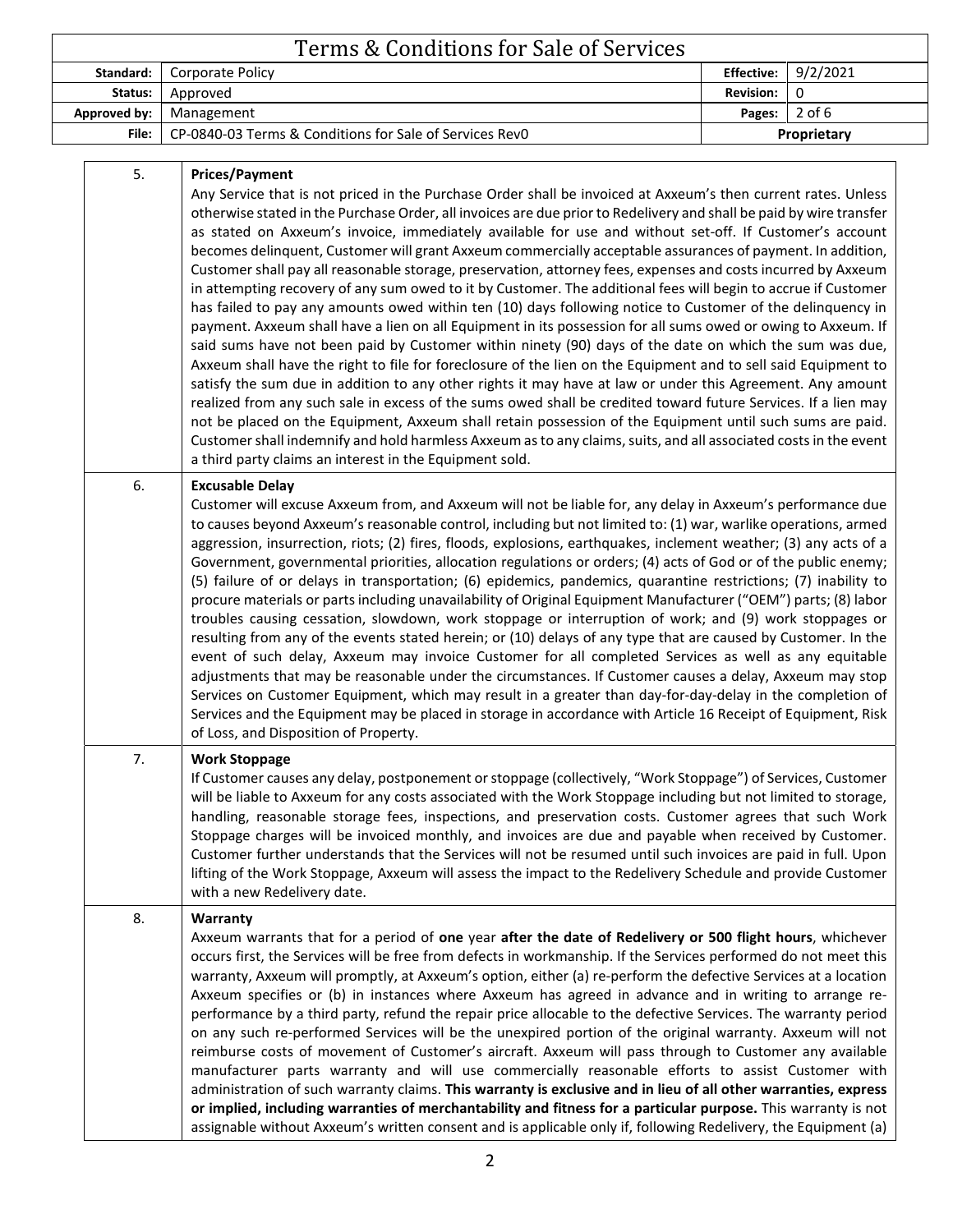| Terms & Conditions for Sale of Services |                                                                                                                                                                                                                                                                                                                                                                                                                                                                                                                                                                                                                                                                                                                                                                                                                                                                                                                                                                                                                                                                                                                                                                                                                                                                                                                                                                                                                                                                                                                                                                                                                                                                   |                       |             |  |
|-----------------------------------------|-------------------------------------------------------------------------------------------------------------------------------------------------------------------------------------------------------------------------------------------------------------------------------------------------------------------------------------------------------------------------------------------------------------------------------------------------------------------------------------------------------------------------------------------------------------------------------------------------------------------------------------------------------------------------------------------------------------------------------------------------------------------------------------------------------------------------------------------------------------------------------------------------------------------------------------------------------------------------------------------------------------------------------------------------------------------------------------------------------------------------------------------------------------------------------------------------------------------------------------------------------------------------------------------------------------------------------------------------------------------------------------------------------------------------------------------------------------------------------------------------------------------------------------------------------------------------------------------------------------------------------------------------------------------|-----------------------|-------------|--|
| Standard:                               | Corporate Policy                                                                                                                                                                                                                                                                                                                                                                                                                                                                                                                                                                                                                                                                                                                                                                                                                                                                                                                                                                                                                                                                                                                                                                                                                                                                                                                                                                                                                                                                                                                                                                                                                                                  | <b>Effective:</b>     | 9/2/2021    |  |
| Status:                                 | Approved                                                                                                                                                                                                                                                                                                                                                                                                                                                                                                                                                                                                                                                                                                                                                                                                                                                                                                                                                                                                                                                                                                                                                                                                                                                                                                                                                                                                                                                                                                                                                                                                                                                          | <b>Revision:</b><br>0 |             |  |
| Approved by:                            | Management                                                                                                                                                                                                                                                                                                                                                                                                                                                                                                                                                                                                                                                                                                                                                                                                                                                                                                                                                                                                                                                                                                                                                                                                                                                                                                                                                                                                                                                                                                                                                                                                                                                        | 3 of 6<br>Pages:      |             |  |
| File:                                   | CP-0840-03 Terms & Conditions for Sale of Services RevO                                                                                                                                                                                                                                                                                                                                                                                                                                                                                                                                                                                                                                                                                                                                                                                                                                                                                                                                                                                                                                                                                                                                                                                                                                                                                                                                                                                                                                                                                                                                                                                                           |                       | Proprietary |  |
| 8.1                                     | has been transported, stored, installed, operated, handled, maintained and repaired in accordance with<br>Airworthiness Directives and the then- current recommendations of the Equipment manufacturer as stated in<br>its manuals, Service Bulletins or written instructions; (b) has not been altered, modified or repaired by anyone<br>other than Axxeum; and (c) has not been subjected to accident, misuse, abuse or neglect.<br><b>Warranty Exclusions</b><br>Equipment that has not been transported, stored, installed, operated, handled, maintained, and<br>➤                                                                                                                                                                                                                                                                                                                                                                                                                                                                                                                                                                                                                                                                                                                                                                                                                                                                                                                                                                                                                                                                                          |                       |             |  |
|                                         | repaired in accordance with Airworthiness Directives;<br>Equipment that has not been maintained in accordance with current equipment manufactures<br>➤<br>recommendations as stated in its manuals, Services Bulletins, or written instructions;<br>Equipment that has been altered, modified, or repaired by anyone other than Axxeum; or<br>➤<br>Equipment that has been subjected to accident, misuse, abuse or neglect.<br>➤                                                                                                                                                                                                                                                                                                                                                                                                                                                                                                                                                                                                                                                                                                                                                                                                                                                                                                                                                                                                                                                                                                                                                                                                                                  |                       |             |  |
| 9.                                      | <b>Axxeum Indemnity</b><br>Axxeum will indemnify Customer from third party losses for damage to or destruction of any property or any<br>injury to or death of any person to the extent caused by Axxeum's negligent performance of the Services and<br>for which, as a condition of such indemnification, Customer has promptly given notice of such claim; provided,<br>however, Axxeum shall not be required to indemnify Customer for any losses arising from Customer's<br>negligence or misconduct. The indemnification provided hereunder shall be Customer's sole and exclusive<br>remedy for such third-party losses. Axxeum shall indemnify Customer from and against all losses resulting in<br>injuries or damages suffered by employees of Axxeum to the extent they arise from performance of the Services<br>hereunder.                                                                                                                                                                                                                                                                                                                                                                                                                                                                                                                                                                                                                                                                                                                                                                                                                            |                       |             |  |
| 10.                                     | <b>Customer Indemnity</b><br>Customer will indemnify Axxeum from third party losses for damage to or destruction of any property (including<br>the Equipment) or any injury to or death of any person caused by Customer's use, operation, repair,<br>maintenance, or disposition of the Equipment; provided, however, Customer shall not be required to indemnify<br>Axxeum for any losses caused by Axxeum's negligence or misconduct in its performance of the Services.<br>Customer shall indemnify Axxeum from and against all losses resulting in injuries or damages suffered by<br>employees of Customer and Customer's Maintenance Representative while on the premises of Axxeum.                                                                                                                                                                                                                                                                                                                                                                                                                                                                                                                                                                                                                                                                                                                                                                                                                                                                                                                                                                       |                       |             |  |
| 11.                                     | <b>Limitation of Liability</b><br>The total liability of Axxeum shall not exceed the dollar value of the amounts paid by Customer for the Services<br>provided. Neither Party shall be liable for indirect, special, incidental, punitive, or consequential damages<br>including, without limitation, loss of use, revenue or diminution of value whether as a result of breach of<br>contract, warranty and any other claims at law or in equity including claims for fraud or tort. This limitation of<br>liability shall not apply to instances of gross negligence or willful misconduct by Axxeum or to the indemnity<br>obligations stipulated in this agreement.                                                                                                                                                                                                                                                                                                                                                                                                                                                                                                                                                                                                                                                                                                                                                                                                                                                                                                                                                                                           |                       |             |  |
| 12.                                     | <b>Customer Insurance</b><br>If Axxeum is providing Services on Customer's Aircraft, Customer shall, at its expense, procure, maintain and<br>keep in full force and effect hull insurance to protect the value of the Equipment. Additionally, Customer shall,<br>at its expense, for the same duration, procure, maintain and keep in full force and effect a general liability policy<br>with minimum limits of \$10,000,000.00 per occurrence, and will name Axxeum as an additional insured. All<br>Customer policies will be endorsed to waive any and all subrogation against Axxeum. Before Services<br>commence, Customer will provide Axxeum with Certificates of Insurance evidencing the waiver of subrogation<br>and providing that the insurance may not be cancelled without 30 days prior written notice to Axxeum.<br>Customer's failure to provide a Certificate of Insurance does not relieve Customer of the obligations stated<br>herein. Customer acknowledges that Axxeum is not liable for loss of the Aircraft or other damage to property,<br>personal injury or death of any person, while the Aircraft is in flight unless such occurrence is solely caused by<br>a product or component improperly repaired by Axxeum under the terms of this Agreement. For purposes of<br>this clause, the term "in flight" is defined as the time period commencing when the Aircraft moves forward in<br>taking off or attempting to take-off for air transit, while in the air and until the Aircraft comes to rest after<br>landing. Furthermore, Axxeum shall not be liable for damage to the Aircraft while in the care, custody, or control |                       |             |  |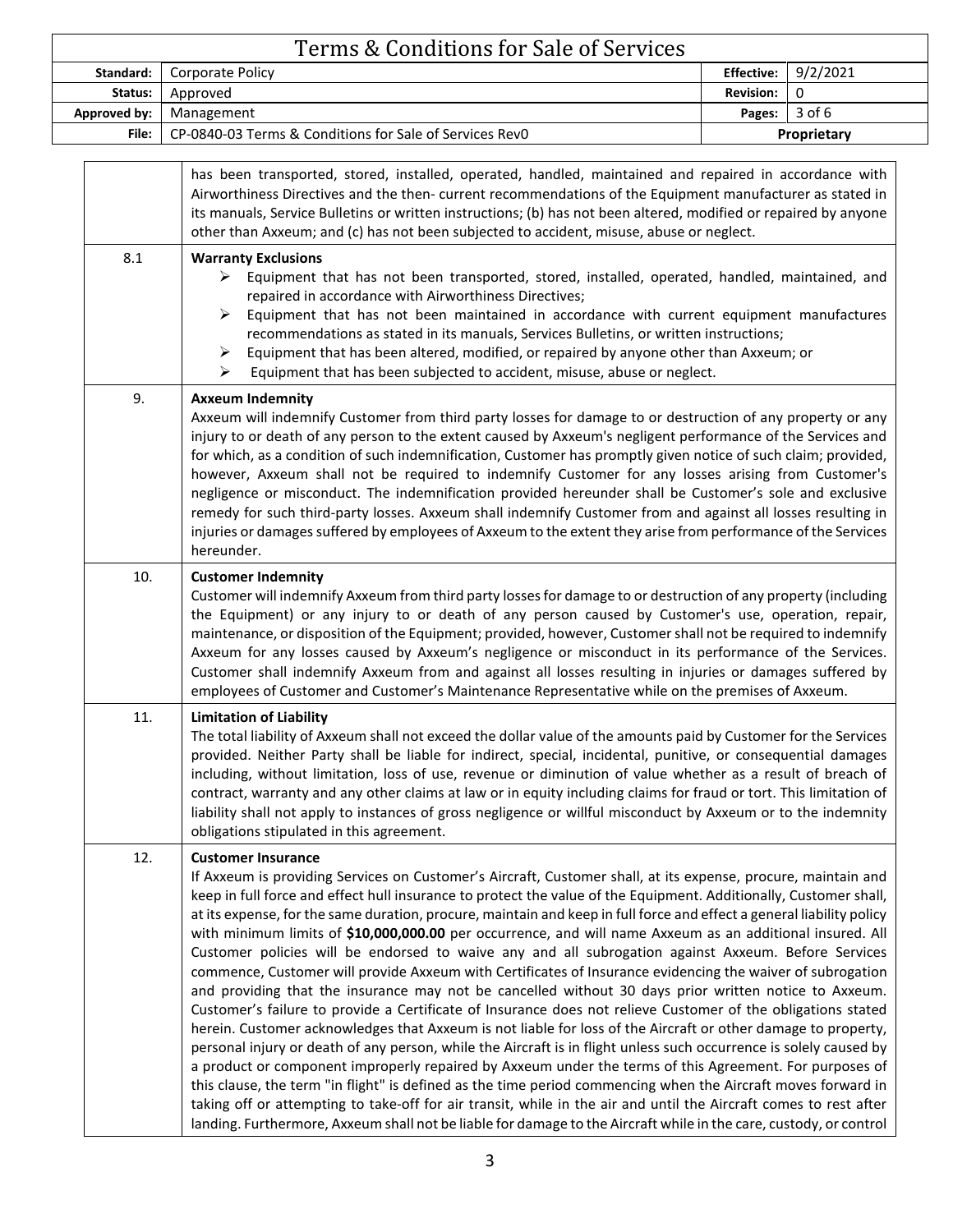|              | Terms & Conditions for Sale of Services                                                                                                                                                                                                                                                                                                                                                                                                                                                                                                                                                                                                                                                                                                                                                                                                                                                                                                                                                                                                                                                                                                                                                                                                                                                                                                                                                                                                                                                                                                                                                                                                                                                                                                                                                                                                                                                                                            |                   |             |
|--------------|------------------------------------------------------------------------------------------------------------------------------------------------------------------------------------------------------------------------------------------------------------------------------------------------------------------------------------------------------------------------------------------------------------------------------------------------------------------------------------------------------------------------------------------------------------------------------------------------------------------------------------------------------------------------------------------------------------------------------------------------------------------------------------------------------------------------------------------------------------------------------------------------------------------------------------------------------------------------------------------------------------------------------------------------------------------------------------------------------------------------------------------------------------------------------------------------------------------------------------------------------------------------------------------------------------------------------------------------------------------------------------------------------------------------------------------------------------------------------------------------------------------------------------------------------------------------------------------------------------------------------------------------------------------------------------------------------------------------------------------------------------------------------------------------------------------------------------------------------------------------------------------------------------------------------------|-------------------|-------------|
| Standard:    | Corporate Policy                                                                                                                                                                                                                                                                                                                                                                                                                                                                                                                                                                                                                                                                                                                                                                                                                                                                                                                                                                                                                                                                                                                                                                                                                                                                                                                                                                                                                                                                                                                                                                                                                                                                                                                                                                                                                                                                                                                   | <b>Effective:</b> | 9/2/2021    |
| Status:      | Approved                                                                                                                                                                                                                                                                                                                                                                                                                                                                                                                                                                                                                                                                                                                                                                                                                                                                                                                                                                                                                                                                                                                                                                                                                                                                                                                                                                                                                                                                                                                                                                                                                                                                                                                                                                                                                                                                                                                           | <b>Revision:</b>  | 0           |
| Approved by: | Management<br>CP-0840-03 Terms & Conditions for Sale of Services RevO                                                                                                                                                                                                                                                                                                                                                                                                                                                                                                                                                                                                                                                                                                                                                                                                                                                                                                                                                                                                                                                                                                                                                                                                                                                                                                                                                                                                                                                                                                                                                                                                                                                                                                                                                                                                                                                              | Pages:            | 4 of 6      |
| File:        |                                                                                                                                                                                                                                                                                                                                                                                                                                                                                                                                                                                                                                                                                                                                                                                                                                                                                                                                                                                                                                                                                                                                                                                                                                                                                                                                                                                                                                                                                                                                                                                                                                                                                                                                                                                                                                                                                                                                    |                   | Proprietary |
|              | of Axxeum if such damage was a result of an Act of God or reasons beyond the control of Axxeum unless such<br>damage is due to the negligence or misconduct of Axxeum.                                                                                                                                                                                                                                                                                                                                                                                                                                                                                                                                                                                                                                                                                                                                                                                                                                                                                                                                                                                                                                                                                                                                                                                                                                                                                                                                                                                                                                                                                                                                                                                                                                                                                                                                                             |                   |             |
| 13.          | <b>Axxeum Insurance</b><br>Axxeum, at its expense, will maintain until Redelivery of the Equipment the following insurance coverage:<br>Aviation Products Liability including Aviation Premises, Products and Completed Operations and Hangar<br>keepers Liability for a Combined Single Limit Bodily Injury and Property Damage in the amount of<br>\$10,000,000.00 each occurrence (aggregate in respect of products liability).                                                                                                                                                                                                                                                                                                                                                                                                                                                                                                                                                                                                                                                                                                                                                                                                                                                                                                                                                                                                                                                                                                                                                                                                                                                                                                                                                                                                                                                                                                 |                   |             |
| 14.          | Confidentiality<br>The parties shall treat as strictly confidential all provisions of this Agreement and any information disclosed by<br>one party to the other in furtherance of this Agreement, with the exception that the receiving party may share<br>information in the following limited circumstances: (a) to its employees or professional advisors on a strictly<br>need-to-know basis and only after, as applicable: i) advising its such employees of the requirements of this<br>provision; or ii) having any such third party(ies) sign a non-disclosure agreement; (b) as may be required to be<br>disclosed for an investigation by a governmental authority or other mandatory legal process only to the extent<br>legally required and only after giving notice to the disclosing party with sufficient time to allow that party to<br>commence a legal process to limit such disclosure; (c) is in the public domain through no breach of the<br>confidentiality obligations contained herein; (d) was independently developed by the receiving party<br>supportable by documentation; or (e) to the extent reasonably required to be disclosed to commence, in<br>furtherance of, or to enforce any rights or obligations of a party under this Agreement or any judgment arising<br>out of, any court proceeding, or other dispute resolution proceeding related this Agreement.                                                                                                                                                                                                                                                                                                                                                                                                                                                                                                                              |                   |             |
| 15.          | <b>Termination</b><br>Either Party may terminate this Agreement upon thirty (30) days written notice for breach of any material<br>provision, unless such breach is cured within the thirty (30) days. Axxeum may terminate this Agreement<br>immediately if Customer (a) fails to make any of the required payments when due, (b) makes any agreement<br>with Customer's creditors due to Customer's inability to make timely payment of Customer's debts, (c) enters<br>into compulsory or voluntary liquidation, (d) becomes insolvent, or (e) becomes subject to the appointment of<br>a receiver of all or a material part of Customer's assets. Upon any such termination, Customer will not be<br>relieved of Customer's obligation to pay for Services performed and Customer's Equipment may be placed into<br>storage in accordance with Article 16-Receipt of Equipment, Risk of Loss, and Disposition of Property.                                                                                                                                                                                                                                                                                                                                                                                                                                                                                                                                                                                                                                                                                                                                                                                                                                                                                                                                                                                                     |                   |             |
| 16.          | Receipt of Equipment, Risk of Loss, and Disposition of Property<br>Axxeum's signature or electronic confirmation of a shipment delivery is not confirmation of the items received.<br>Axxeum will confirm that the items listed in the shipment documents have been physically received within<br>three (3) business days from receipt at Axxeum's facility. Axxeum will not be liable for discrepancies between<br>the shipping documents and the items received. If available, videography will be used to substantiate any such<br>discrepancy. Risk of loss or damage to the Equipment will pass to Customer upon Redelivery. If Customer's<br>Equipment a) cannot be Redelivered when ready due to Customer's 1) act or failure to act, 2) refusal to accept<br>Redelivery, or 3) request that Redelivery not be made when otherwise ready, or b) required to be placed on<br>hold due to an excusable delay as defined in Article 6 or at the direction of Customer, Axxeum may make<br>Redelivery by placing the Equipment in storage. In such event: 1) all reasonable expenses Axxeum incurs for<br>activities such as, but not limited to, preparation for placement into storage, handling, reasonable storage fees,<br>inspection and preservation will be due and payable on receipt of Axxeum invoice for same; and (2) all risks of<br>loss associated with the Equipment will pass to Customer upon placing the Equipment in storage. If Customer<br>fails to provide any necessary approvals for Axxeum to proceed with repairs, or arrangements are not made by<br>Customer within ninety (90) days to pick up the Equipment after notification from Axxeum that the Equipment<br>needs to be dispositioned, Axxeum shall have the right to dispose of the Equipment without any further notice<br>as it sees fit, including but not limited to, selling, destruction of, or scrapping of said Fquipment. If the |                   |             |

as it sees fit, including but not limited to, selling, destruction of, or scrapping of said Equipment. If the Equipment is sold, any proceeds shall be utilized as payment toward any amount due under to Axxeum. Said rights are in addition to any other rights and remedies or Axxeum.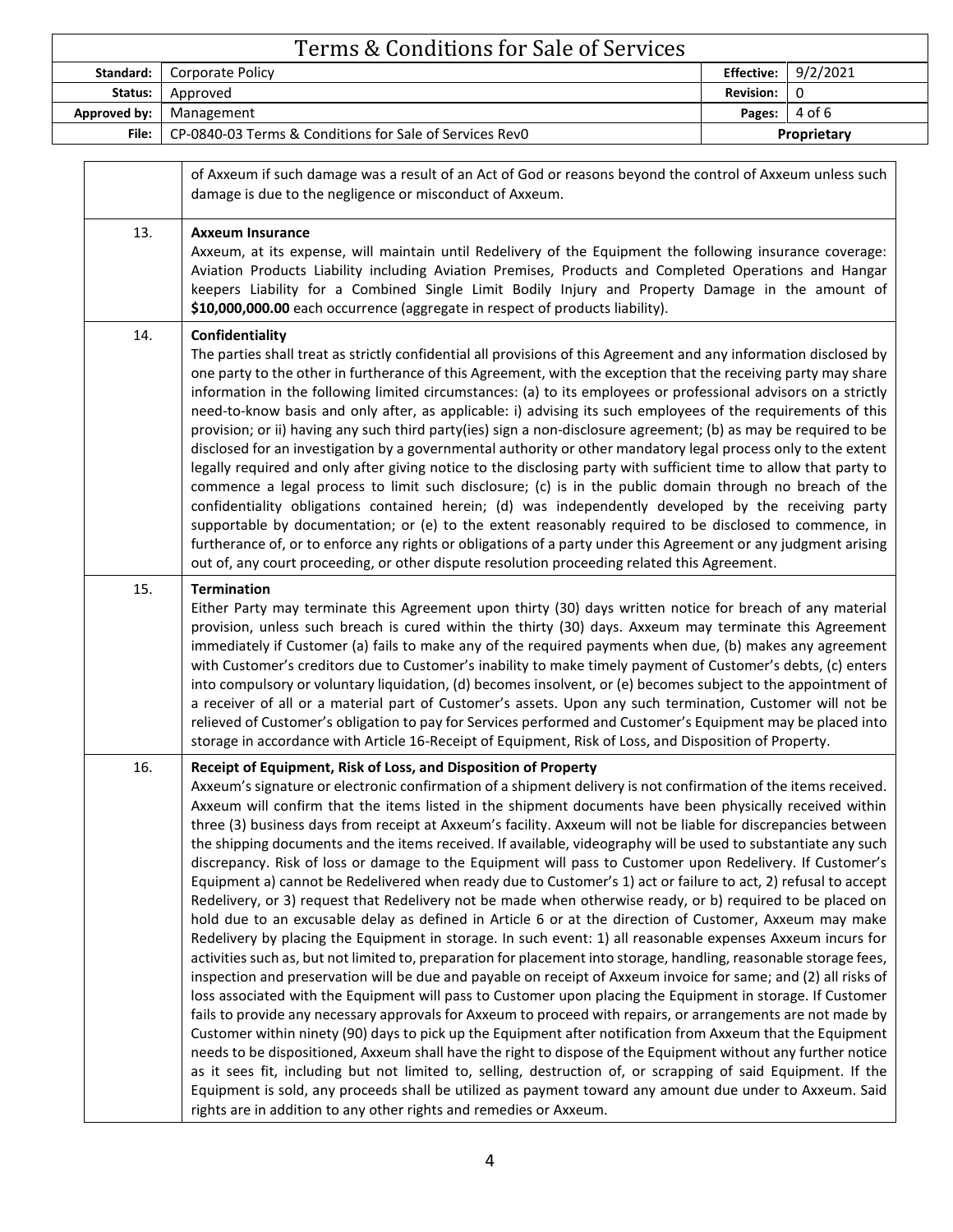| Terms & Conditions for Sale of Services |                                                                                                                                                                                                                                                                                                                                                                                                                                                                                                                                                                                                                                                                                                                                                                      |                   |          |
|-----------------------------------------|----------------------------------------------------------------------------------------------------------------------------------------------------------------------------------------------------------------------------------------------------------------------------------------------------------------------------------------------------------------------------------------------------------------------------------------------------------------------------------------------------------------------------------------------------------------------------------------------------------------------------------------------------------------------------------------------------------------------------------------------------------------------|-------------------|----------|
| Standard:                               | Corporate Policy                                                                                                                                                                                                                                                                                                                                                                                                                                                                                                                                                                                                                                                                                                                                                     | <b>Effective:</b> | 9/2/2021 |
| Status:                                 | Approved                                                                                                                                                                                                                                                                                                                                                                                                                                                                                                                                                                                                                                                                                                                                                             | <b>Revision:</b>  | 0        |
| Approved by:                            | Management                                                                                                                                                                                                                                                                                                                                                                                                                                                                                                                                                                                                                                                                                                                                                           | Pages:            | 5 of 6   |
| File:                                   | CP-0840-03 Terms & Conditions for Sale of Services Rev0                                                                                                                                                                                                                                                                                                                                                                                                                                                                                                                                                                                                                                                                                                              | Proprietary       |          |
| 17.                                     | <b>Customer Furnished Material</b><br>Consistent with the charges specified in the Purchase Order, Customer may supply agreed parts to Axxeum if<br>the part is: (a) furnished with an Approved Aviation Authority serviceability tag; (b) ready for immediate use;<br>and (c) Customer signs necessary waivers if the parts are not OEM approved. If Customer's delay in providing<br>parts delays Axxeum's performance, Axxeum may supply the parts at Customer's expense. Axxeum disclaims<br>all liability for such parts and Customer will indemnify Axxeum from and against any and all claims, demands,<br>losses, costs and expenses for the performance of such parts.                                                                                      |                   |          |
| 18.                                     | <b>Dispute Resolution and Governing Law</b><br>This Agreement shall be governed by the laws of the State of Alabama. If the Parties are unable to amicably<br>resolve any dispute within sixty (60) days, the dispute will be settled by binding arbitration in accordance with<br>the Commercial Arbitration Rules of the American Arbitration Association. The location of the arbitration shall<br>be Huntsville, Alabama. Either Party may take appropriate legal action as may be required for the enforcement<br>of such arbitration award.                                                                                                                                                                                                                    |                   |          |
| 19.                                     | Subcontracting<br>Axxeum has the right to subcontract any Service to any subcontractor that is properly certified by the Approved<br>Aviation Authority. Axxeum will pass through to Customer all available warranties and use commercially<br>reasonable efforts to assist Customer in administering any warranty claim. In the event that Customer requires<br>Customer's choice of subcontractor, Customer will: (1) contract directly with them; (2) verify provision of<br>adequate insurances of the types and values Axxeum requires; (3) verify compliance with all security measures<br>of the applicable facility; and (4) indemnify Axxeum from and against any claim that arises from their<br>performance of services or presence in Axxeum's facility. |                   |          |
| 20.                                     | <b>Assignment</b><br>This Agreement may not be assigned without the prior written consent of the other party, except that<br>Customer's consent will not be required for an assignment by Axxeum to one of Axxeum's affiliates.                                                                                                                                                                                                                                                                                                                                                                                                                                                                                                                                      |                   |          |
| 21.                                     | <b>Waiver of Immunity</b><br>If Customer is incorporated or based outside the United States, to the extent that Customer or any of<br>Customer's property becomes entitled to sovereign or other immunity from any legal action, Customer waives<br>Customer's immunity in connection with this Agreement.                                                                                                                                                                                                                                                                                                                                                                                                                                                           |                   |          |
| 22.                                     | Language, Notices<br>All correspondence and documentation connected with this Agreement will be in English, given in writing,<br>effective upon receipt, and provided to the addresses set forth on the Purchase Order, which may be changed<br>by written notice.                                                                                                                                                                                                                                                                                                                                                                                                                                                                                                   |                   |          |
| 23.                                     | <b>Non-Waiver of Rights and Remedies</b><br>Failure or delay in the exercise of any right or remedy under this Agreement will not waive or impair such right<br>or remedy. No waiver given will require future or further waivers.                                                                                                                                                                                                                                                                                                                                                                                                                                                                                                                                   |                   |          |
| 24.                                     | Survivability<br>Any portion of this Agreement determined to be contrary to any controlling law, rule or regulation shall be<br>revised or deleted and the remaining balance will remain in full force and effect.                                                                                                                                                                                                                                                                                                                                                                                                                                                                                                                                                   |                   |          |
| 25.                                     | <b>Ethics</b><br>Customer acknowledges and confirms that all amounts paid or related to this Agreement shall be for actual<br>services rendered. Under no circumstances shall either party, its employees, agents, or other person operating,<br>accept, offer, promise, give, or agree to give any money, gift, loan, or other benefit or advantage, either directly<br>or through intermediaries, to a public official, and each party shall desist from all practices that may lead to<br>penal liability due to fraud or embezzlement, insolvency crimes, crimes in violation of competition,<br>guaranteeing advantages, bribery, acceptance of bribes, or other corruption crimes                                                                              |                   |          |